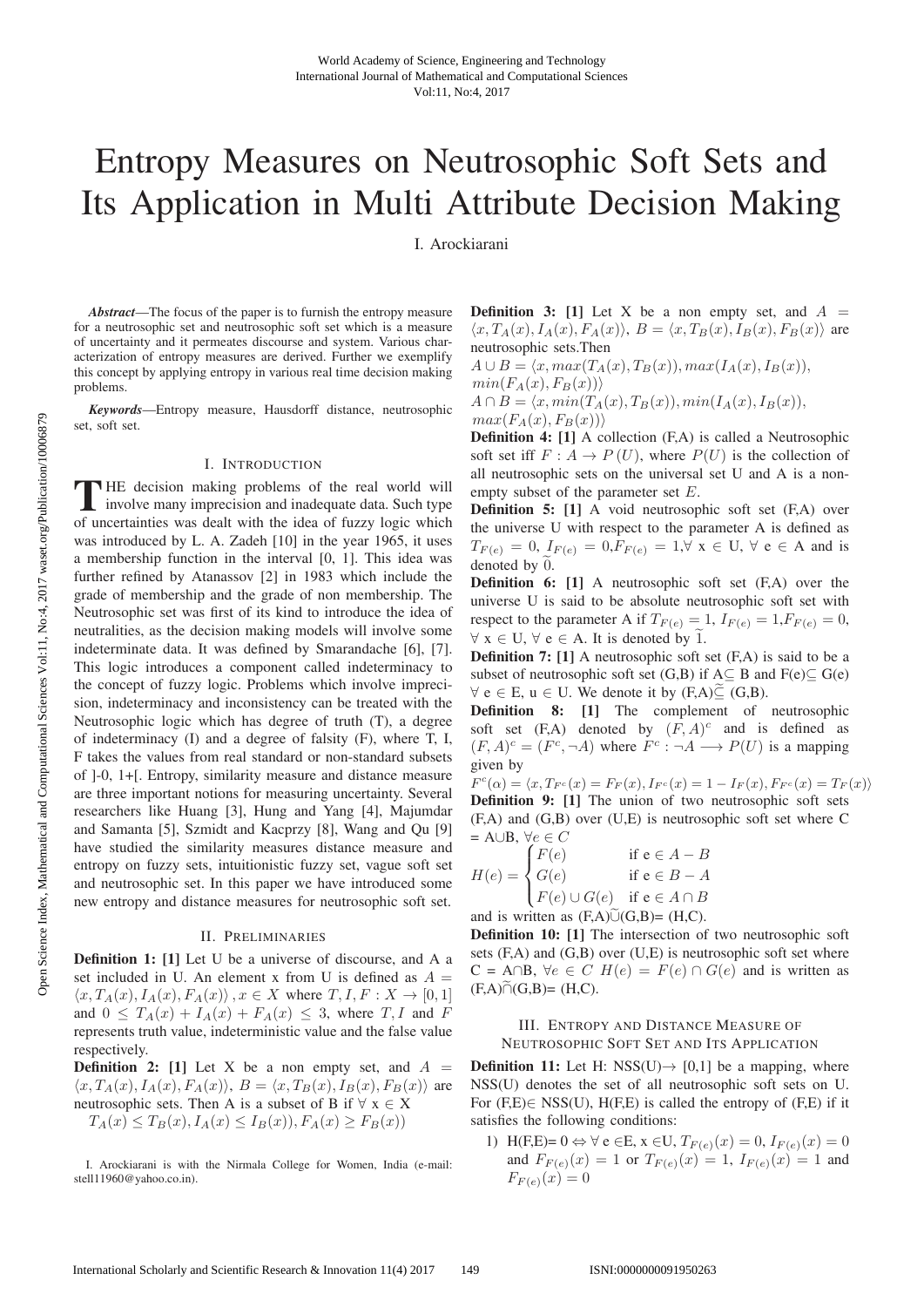- 2) H(F,E)=1  $\forall e \in E$ ,  $x \in U$ ,  $T_{F(e)}(x) = I_{F(e)}(x) =$  $F_{F(e)}(x)=0.5$
- 3) H(F,E)=  $H(F, E)^c$
- 4)  $\forall$  e  $\in$  E, x  $\in$  U when (F,E) $\subseteq$  (G,E), and  $T_{G(e)}(x) \le$  $F_{G(e)}(x), I_{F(e)}(x) \leq I_{G(e)}(x)$  if  $I_{G(e)}(x) \leq 0.5$  or  $(F,E) \supseteq (G,E)$ , and  $T_{G(e)}(x) \geq F_{G(e)}(x)$ ,  $I_{F(e)}(x) \geq$  $I_{G(e)}(x)$  if  $I_{G(e)}(x) \geq 0.5$  then  $H(F,E) \leq H(G,E)$

**Definition 12:** Let d:NSS(U) $\times$  NSS(U) $\rightarrow$  [0,1] be a mapping for (F,E), (G,E) $\in$  NSS(U),  $d((F, E), (G, E))$  is called the degree of distance between (F,E)and (G,E) if it satisfies the following conditions:

- 1) d((F,E),(G,E))=d((G,E),(F,E)).
- 2)  $d((F,E),(G,E)) \in [0,1]$
- 3) d((F,E),(G,E))= 1  $\Leftrightarrow$   $\forall$  e  $\in$ E, x  $\in$ U,  $T_{F(e)}(x)=0$ ,  $I_{F(e)}(x) = 0, F_{F(e)}(x) = 1$  and  $T_{G(e)}(x) = 1$ ,  $I_{G(e)}(x) = 1, F_{G(e)}(x) = 0 \text{ or } T_{F(e)}(x) = 1,$  $I_{F(e)}(x) = 1$  and  $F_{F(e)}(x) = 0$  or  $T_{G(e)}(x) = 0$ ,  $I_{G(e)}(x)=0$  and  $F_{G(e)}(x)=1$
- 4) d((F,E),(G,E))=0  $\Leftrightarrow$  (F,E)=(G,E)<br>5) (F,E) $\subseteq$ (G,E) $\subseteq$  (P,E) $\Rightarrow$
- 5)  $(F,E) \subseteq (G,E) \subseteq$   $(P,E) \Rightarrow$  d( $(F,E)$ ,  $(P,E) \ge$ max(d((F,E),(G,E)), d((G,E),(P,E)), (P,E)∈ NSS(U).

**Definition 13:** Let  $U = \{x_1, x_2, \dots, x_n\}$  be the universal set of elements and  $E = \{e_1, e_2, \dots, e_m\}$  be the universal set of parameters, then we have

$$
H(F, E) = \frac{1}{m} \sum_{i=1}^{n} H_i(F, E)
$$
  
\nwhere  $H_i(F, E) = \frac{1}{n} \frac{max \sum_{j} count((F, E) \cap (F, E)^c)}{max \sum_{j} count((F, E) \cup (F, E)^c)}$   
\n
$$
max \sum_{j} count((F, E) \cap (F, E)^c))
$$
  
\n
$$
= \sum_{j=1}^{n} (T_{((F, E) \cap (F, E)^c)(e_i)}(x_j) + I_{((F, E) \cap (F, E)^c)(e_i)}(x_j))
$$
  
\n
$$
max \sum_{j=1}^{n} count((F, E) \cup (F, E)^c))
$$
  
\n
$$
= \sum_{j=1}^{n} (T_{((F, E) \cup (F, E)^c)(e_i)}(x_j) + I_{((F, E) \cup (F, E)^c)(e_i)}(x_j))
$$

is the entropy of neutrosophic soft sets.

**Definition 14:** Let  $U = \{x_1, x_2, \dots, x_n\}$  be the universal set of elements and  $E = \{e_1, e_2, \dots, e_m\}$  be the universal set of parameters, then we define normalized Euclidean distance based on Hausdorff metric as

$$
d_1((F, E), (G, E)) =
$$
  
\n
$$
\frac{1}{mn} \sum_{i=1}^{m} \sum_{j=1}^{n} max(|T_{F(e_i)}(x_j) - T_{G(e_i)}(x_j)|,
$$
  
\n
$$
|I_{F(e_i)}(x_j) - I_{G(e_i)}(x_j)|, |F_{F(e_i)}(x_j) - F_{G(e_i)}(x_j)|)
$$
  
\nand normalized Hamming distance based on Hausdorff metric

as  
\n
$$
d_2((F, E), (G, E)) =
$$
\n
$$
\{\frac{1}{mn} \sum_{i=1}^{m} \sum_{j=1}^{n} max((T_{F(e_i)}(x_j) - T_{G(e_i)}(x_j))^2, (I_{F(e_i)}(x_j) - I_{G(e_i)}(x_j))^2)\}
$$
\n
$$
(I_{F(e_i)}(x_j) - I_{G(e_i)}(x_j))^2, (F_{F(e_i)}(x_j) - F_{G(e_i)}(x_j))^2)\}^{\frac{1}{2}}
$$
\n**Theorem 1:** Let (F, E), (G, E) and (H, E) be Neutrosophic soft  
\nset over U, then distance measure  $d_i((F, E), (G, E))$  for  $i =$ 

1,2 between (F,E) and (G,E) satisfies the following properties. (i)  $0 \leq d_i((F, E), (G, E)) \leq 1$ 

(ii)  $d_i((F, E), (G, E)) = 0$  if and only if  $(F, E) = (G, E)$ 

(iii) 
$$
d_i((F, E), (G, E)) = d_i((G, E), (F, E))
$$
  
\n(iv) If  $F \subseteq G \subseteq H$ , then  $d_i((F, E), (G, E)) \le$   
\n $d_i((F, E), (H, E))$  and  $d_i((G, E), (H, E)) \le$   
\n $d_i((F, E), (H, E))$ 

### Proof:

- (i) As truth-membership, indeterminacy-membership and falsity-membership functions lies between 0 and 1, the distance measure based on these function also lies between 0 to 1.
- (ii) If  $d_i((F, E), (G, E)) = 0$  implies  $|T_F(e_i)(u_j) - T_G(e_i)(u_j)| = 0$  $|I_F(e_i)(u_i) - I_G(e_i)(u_i)| = 0$  $|F_F(e_i)(u_i) - F_G(e_i)(u_i)| = 0$  implies  $T_F(e_i)(u_j) = T_G(e_i)(u_j),$  $I_F(e_i)(u_j) = I_G(e_i)(u_j), F_F(e_i)(u_j) = F_G(e_i)(u_j)$ i.e.,  $(F,E) = (G,E)$ . Conversely, Let  $(F,E)$  =  $(G,E)$ , implies  $T_F(e_i)(u_j) = T_G(e_i)(u_j), T_F(e_i)(u_j) =$  $I_G(e_i)(u_i)$ ,  $F_F(e_i)(u_i)$  =  $F_G(e_i)(u_i)$ , implies  $|T_F(e_i)(u_i) - T_G(e_i)(u_i)| = |I_F(e_i)(u_i) I_G(e_i)(u_i)$  =  $|F_F(e_i)(u_i) - F_G(e_i)(u_i)| = 0$ ie.,  $d_i((F, E), (G, E)) = 0.$ (iii) Clearly  $d((F, A), (G, B)) = d((G, B), (F, A)).$
- (iv) Let  $D((F, E), (G, E)) = \max(|T_{F(e_i)}(x_j)| T_{G(e_i)}(x_j)|, |I_{F(e_i)}(x_j) - I_{G(e_i)}(x_j)|, |F_{F(e_i)}(x_j) F_{G(e_i)}(x_j)|).$  $F \subseteq G \subseteq H$  implies  $T_F(e_i)(u_j) \leq T_G(e_i)(u_j) \leq T_H(e_i)(u_j)$  $I_F(e_i)(u_j) \leq I_G(e_i)(u_j) \leq I_H(e_i)(u_j)$  $F_F(e_i)(u_i) \geq F_G(e_i)(u_i) \geq F_H(e_i)(u_i)$ To Prove:  $d_1((F, E), (G, E)) \leq d_1((F, E), (H, E))$  and  $d_1((G, E), (H, E)) \leq d_1((F, E), (H, E))$ **Case:** 1 If  $|T_F(e_i)(u_i) - T_H(e_i)(u_i)|$  $|I_F(e_i)(u_j) - I_H(e_i)(u_j)| \geq |F_F(e_i)(u_j) - F_H(e_i)(u_j)|$ then  $D((F, E), (G, E)) = |T_F(e_i)(u_i) - T_H(e_i)(u_i)|$ (i)  $|I_F(e_i)(u_i) - I_G(e_i)(u_i)| \leq |I_F(e_i)(u_i) |I_H(e_i)(u_j)| \leq |T_F(e_i)(u_j) - T_H(e_i)(u_j)|,$ ∀ i and j  $|F_F (e_i)(u_i) - F_G (e_i)(u_i)| \leq |F_F (e_i)(u_i) F_H(e_i)(u_j)| \leq |T_F(e_i)(u_j) - T_H(e_i)(u_j)|,$ ∀ i and j (ii)  $|I_G(e_i)(u_j) - I_H(e_i)(u_j)| \leq |I_F (e_i)(u_j) |I_H(e_i)(u_j)| \leq |T_F(e_i)(u_j) - T_H(e_i)(u_j)|,$ ∀ i and j  $|F_G(e_i)(u_j) - F_H(e_i)(u_j)| \leq |F_F(e_i)(u_j) - F_H(e_j)(u_j)|$  $F_H(e_i)(u_i)| \leq |T_F(e_i)(u_i) - T_H(e_i)(u_i)|,$ ∀ i and j
	- (iii)  $|T_F(e_i)(u_j) T_G(e_i)(u_j)| \leq |T_F(e_i)(u_j) T_H(e_i)(u_j)|,$  $|T_G(e_i)(u_i) - T_H(e_i)(u_i)| \leq |T_F (e_i)(u_i) T_H(e_i)(u_j)|,$ ∀ i and j.

Combining (i) - (iii) we have  $D((F, E), (G, E)) \le D((F, E), (H, E))$  and  $D((G, E), (H, E))$  <  $D((G, E), (H, E))$ <br>
ore  $d_1((F, E), (G, E)) \leq$  $D((F, E), (H, E))$ . Therefore  $d_1((F, E), (G, E)) \le d_1((F, E), (H, E))$  and  $d_1((G, E), (H, E))$  <  $d_1((F, E), (H, E))$  $d_1((F, E), (H, E))$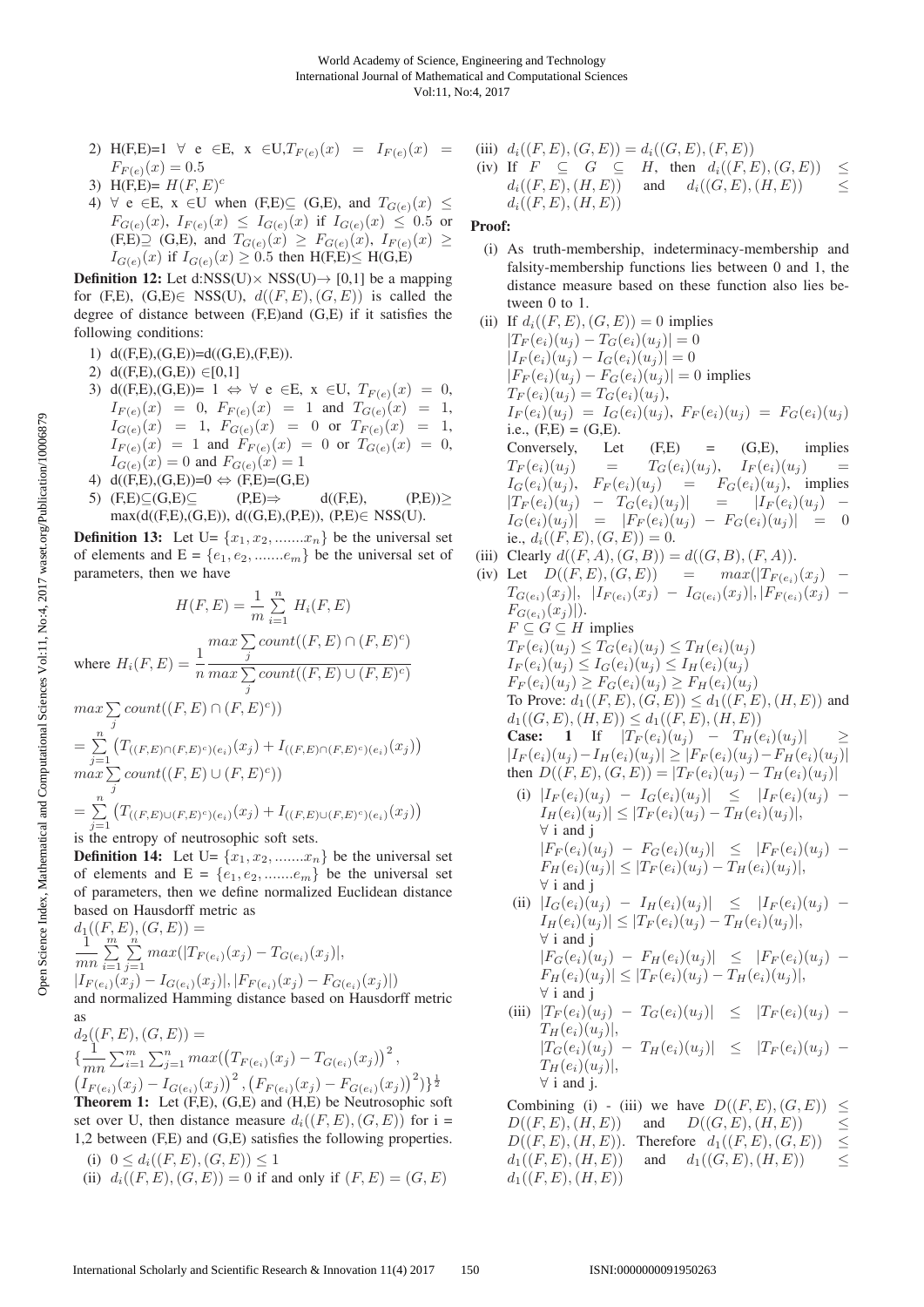Case: 2 If 
$$
|T_F(e_i)(u_j) - T_H(e_i)(u_j)| \le |F_F(e_i)(u_j) - F_H(e_i)(u_j)| \le |F_F(e_i)(u_j) - I_H(e_i)(u_j)|
$$
  
\nthen  $D((F, E), (G, E)) = |I_F(e_i)(u_j) - I_H(e_i)(u_j)|$   
\n(i)  $|T_F(e_i)(u_j) - T_G(e_i)(u_j)| \le |T_F(e_i)(u_j) - T_H(e_i)(u_j)|$   
\n $|T_H(e_i)(u_j)| \le |I_F(e_i)(u_j) - I_H(e_i)(u_j)|$ ,  
\n $|F_F(e_i)(u_j) - F_G(e_i)(u_j)| \le |F_F(e_i)(u_j) - F_H(e_i)(u_j)|$ ,  
\n $|T_G(e_i)(u_j) - T_H(e_i)(u_j)| \le |T_F(e_i)(u_j) - T_H(e_i)(u_j)|$ 

$$
\Pi) |I_G(e_i)(u_j) - I_H(e_i)(u_j)| \leq |I_F(e_i)(u_j) - I_H(e_i)(u_j)|,
$$
  
\n
$$
|\nabla H(e_i)(u_j)| \leq |I_F(e_i)(u_j) - I_H(e_i)(u_j)|,
$$
  
\n
$$
|\nabla G(e_i)(u_j) - F_H(e_i)(u_j)| \leq |F_F(e_i)(u_j) - F_H(e_i)(u_j)|,
$$
  
\n
$$
|\nabla H(e_i)(u_j)| \leq |I_F(e_i)(u_j) - I_H(e_i)(u_j)|,
$$
  
\n
$$
|\nabla H(e_i)(u_j)| \leq |I_F(e_i)(u_j) - I_H(e_i)(u_j)|,
$$

(iii) 
$$
|I_F(e_i)(u_j) - I_G(e_i)(u_j)| \leq |I_F(e_i)(u_j) - I_H(e_i)(u_j)|
$$
,  
\t $|I_G(e_i)(u_j)|$ ,  
\t $|I_G(e_i)(u_j) - I_H(e_i)(u_j)| \leq |I_F(e_i)(u_j) - I_H(e_i)(u_j)|$ ,  
\t $\forall$  i and j.

Combining (i)-(iii) we have  $D((F, E), (G, E)) \le D((F, E), (H, E))$  and  $D((G, E), (H, E)) \le$ and  $D((G, E), (H, E)) \le$ <br>Therefore  $d_1((F, E), (G, E)) \le$  $D((F, E), (H, E))$ . Therefore  $d_1((F, E), (G, E)) \leq d_1((F, E), (H, E))$  and  $d_1((G, E), (H, E))$  < and  $d_1((G, E), (H, E))$  $d_1((F, E), (H, E))$ 

**Case:** 3 If  $|T_F(e_i)(u_i) - T_H(e_i)(u_j)|$  $|I_F(e_i)(u_j) - I_H(e_i)(u_j)| \leq |F_F(e_i)(u_j) - F_H(e_i)(u_j)|$ then  $D((F, E), (G, E)) = |F_F(e_i)(u_i) - F_H(e_i)(u_j)|$ Proof is similar to Case 1 and Case 2.

Hence from Case 1 Case 2 and Case 3 we have if  $F \subseteq$  $G \subseteq H$ , then  $d_1((F, E), (G, E)) \leq d_1((F, E), (H, E))$ and  $d_1((G, E), (H, E)) \leq d_1((F, E), (H, E)).$ 

Similarly we can prove that if  $F \subseteq G \subseteq H$ , then  $d_2((F, E), (G, E)) \leq d_2((F, E), (H, E))$  and  $d_2((G, E), (H, E)) \leq d_2((F, E), (H, E)).$ 

**Theorem 2:** Let  $d(F,E),(G,E)$  be the distance measure between two neutrosophic soft sets (F,E) and (G,E). Define  $H(F, E) = \frac{1 - d((F, E), (F, E)^c)}{1 + d(F, E) + d(F, E)}$  then H(F,E) is an entropy  $H(F, E) = \frac{1 - a((F, E), (F, E))}{1 + d((F, E), (F, E)^c)}$  then H(F,E) is an entropy of neutrosophic soft sets.

## Proof:

- (1) H(F,E)= 0  $\Leftrightarrow$  1  $d((F, E), (F, E)^c = 0$  $\Leftrightarrow d((F, E), (F, E)^c = 1 \Leftrightarrow \forall e \in E, x \in U,$  $T_{F(e)}(x) = 0$ ,  $I_{F(e)}(x) = 0$  and  $F_{F(e)}(x) = 1$  or  $T_{F(e)}(x)=1, I_{F(e)}(x)=1$  and  $F_{F(e)}(x)=0$
- (2) H(F,E)= 1  $\Leftrightarrow$  1  $d((F, E), (F, E)^c)$  =  $1 + d((F, E), (F, E)^c) \Leftrightarrow d((F, E), (F, E)^c) = 0$  $\Leftrightarrow$   $(F, E) = (F, E)^c \Leftrightarrow \forall e \in E, x \in U,$  $T_{F(e)}(x) = I_{F(e)}(x) = F_{F(e)}(x) = 0.5$
- (3)  $H(F, E)^c$  =  $\frac{1 d((F, E)^c, ((F, E)^c)^c)}{1 + d((F, E)^c, ((F, E)^c)^c)}$  $=\frac{1-d((F, E)^{c}, ((F, E))}{1+d((F, E)^{c}, ((F, E))}$  = H(F,E)
- (4)  $\forall$  e ∈E, x ∈U when (F,E) $\subseteq$  (G,E), and  $T_{G(e)}(x) \leq$

 $F_{G(e)}(x),\ I_{F(e)}(x) \leq I_{G(e)}(x)$  if  $I_{G(e)}(x) \leq 0.5$ implies  $T_{F(e)} \leq T_{G(e)} \leq F_{G(e)} \leq F_{F(e)}$ ; also  $I_{F(e)} \leq I_{G(e)} \leq 1 - I_{G(e)} \leq 1 - I_{F(e)}$  hence  $|T_{F(e)}(x) - F_{F(e)}(x)| \ge |T_{G(e)}(x) - F_{G(e)}(x)|$  and  $|I_{F(e)}(x) - (1 - I_{F(e)}(x))| \geq |I_{G(e)}(x) - (1 - I_{G(e)}(x))|$ . Therefore  $d((F, E), (F, E)^c) \geq d((G, E), (G, E)^c).$ Also  $f(x) = \frac{1-x}{1+x}$  is monotone decreasing. So we have  $H(F, E) \leq H(G, E)$ . Similarly we can prove in the other case.

**Definition 15:** Let  $\alpha_i^+ = (1, 1, 0)$  (i =1,2,3...m) be the largest neutrosophic number and we call  $A^+ = (\alpha_1^+, \alpha_2^+, ... \alpha_m^+)$  as neutrosophic ideal solution.

### IV. APPLICATION OF DISTANCE AND ENTROPY MEASURES OF NEUTROSOPHIC SOFT SET

In order to obtain an efficient risk management in the field of construction, certain risks are classified along with some parameters and these risks are evaluated by the team of experts. Assume that there is a set of 3 experts evaluating the five different kinds of risks namely construction risk, design risk, physical risk, financial and economic risk and natural risk with the set of parameters unclear detail design or specification, inadequate or insufficient site information, material and equipment quality, shortage of labour, material and equipment, labour injuries, funding shortage and natural disasters.

Let U denote the set of risks  $U = \{x_1, x_2, x_3, x_4, x_5\}$ 

Let E denote the set of parameters  $E = \{e_1, e_2, e_3, e_4, e_5\}$ The neutrosophic soft set (F,E) describes the evaluation of expert A.

 $F(e_1)(x_1) = (0.7, 0.2, 0.1), F(e_2)(x_1) = (0.5, 0.5, 0.5),$  $F(e_3)(x_1) = (0.7, 0.2, 0.1), F(e_4)(x_1) = (0.6, 0.7, 0.8),$  $F(e_5)(x_1) = (0.7, 0.5, 0.4)$ 

 $F(e_1)(x_2) = (0.8, 0.3, 0.4), F(e_2)(x_2) = (0.7, 0.3, 0.2),$  $F(e_3)(x_2) = (0.6, 0.8, 0.9), F(e_4)(x_2) = (0.8, 0.1, 0.9),$  $F(e_5)(x_2) = (0.8, 0.2, 0.1)$ 

 $F(e_1)(x_3) = (0.4, 0.6, 0.2), F(e_2)(x_3) = (0.3, 0.7, 0.2),$  $F(e_3)(x_3) = (0.2, 0.9, 0.2), F(e_4)(x_3) = (0.4, 0.6, 0.5),$  $F(e_5)(x_3) = (0.3, 0.8, 0.7)$ 

- $F(e_1)(x_4) = (0.4, 0.5, 0.3), F(e_2)(x_4) = (0.3, 0.6, 0.5),$  $F(e_3)(x_4) = (0.3, 0.5, 0.4), F(e_4)(x_4) = (0.3, 0.4, 0.5),$  $F(e_5)(x_4) = (0.4, 0.8, 0.3)$
- $F(e_1)(x_5) = (0.3, 0.2, 0.7), F(e_2)(x_5) = (0.2, 0.7, 0.1),$  $F(e_3)(x_5) = (0.3, 0.5, 0.4), F(e_4)(x_5) = (0.3, 0.6, 0.9),$  $F(e_5)(x_5) = (0.4, 0.2, 0.1)$

The neutrosophic soft set (G,E) describes the evaluation of expert B.

 $G(e_1)(x_1) = (0.4 \ 0.3, 0.2), G(e_2)(x_1) = (0.3, 0.1, 0.1),$  $G(e_3)(x_1) = (0.5, 0.5, 0.9), G(e_4)(x_1) = (0.4, 0.5, 0.4),$  $G(e_5)(x_1) = (0.4, 0.2, 0.1)$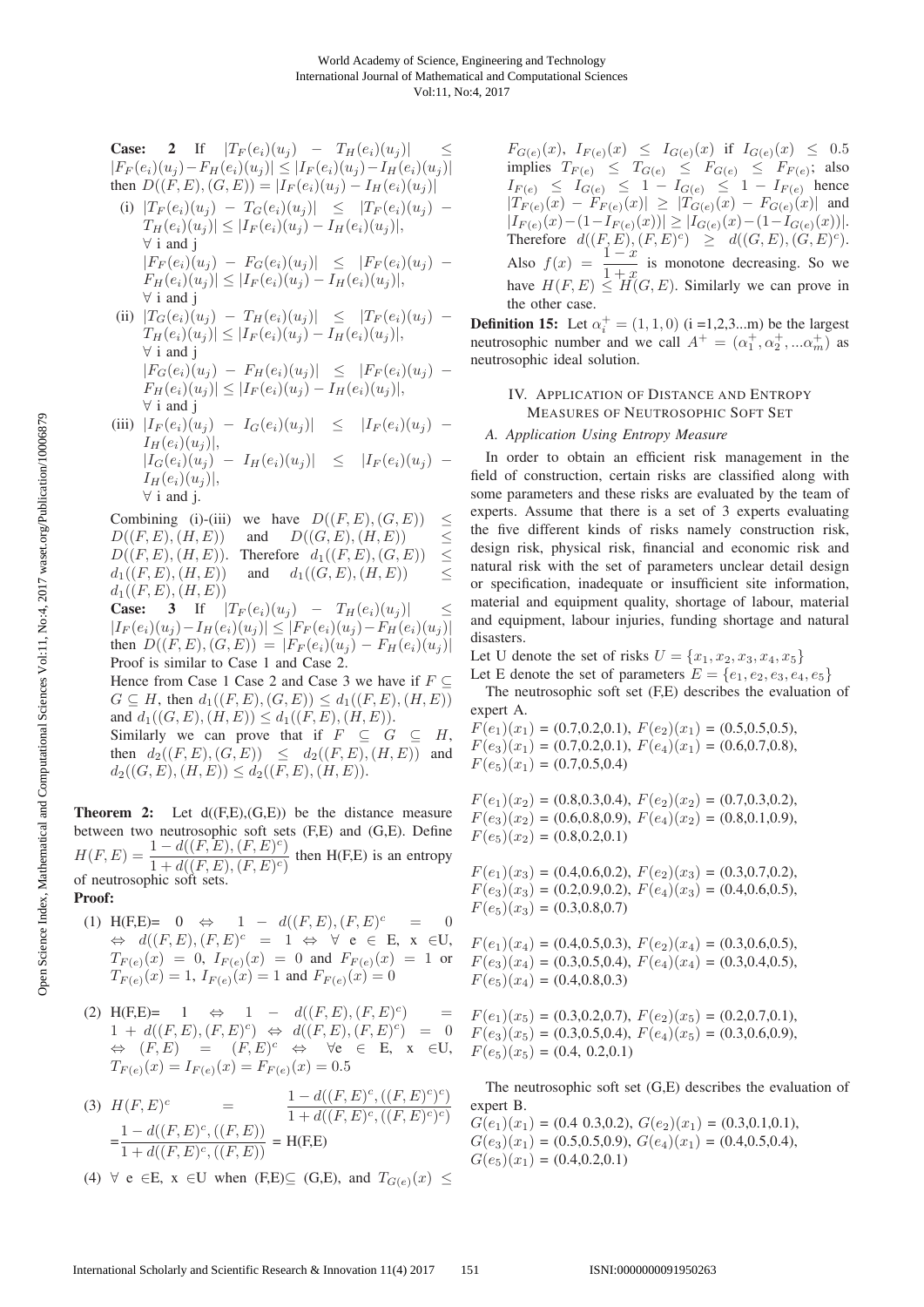$G(e_1)(x_2) = (0.3, 0.4, 0.5), G(e_2)(x_2) = (0.3, 0.4, 0.2),$  $G(e_3)(x_2) = (0.3, 0.6, 0.7), G(e_4)(x_2) = (0.4, 0.9, 0.1),$  $G(e_5)(x_2) = (0.3, 0.2, 0.1)$ 

 $G(e_1)(x_3) = (0.4, 0.6, 0.5), G(e_2)(x_3) = (0.3, 0.9, 0.8),$  $G(e_3)(x_3) = (0.3, 0.8, 0.1), G(e_4)(x_3) = (0.4, 0.7, 0.8),$  $G(e_5)(x_3) = (0.2, 0.4, 0.6)$ 

 $G(e_1)(x_4) = (0.3, 0.2, 0.1), G(e_2)(x_4) = (0.3, 0.1, 0.2),$  $G(e_3)(x_4) = (0.3, 0.2, 0.5), G(e_4)(x_4) = (0.5, 0.3, 0.4),$  $G(e_5)(x_4) = (0.4, 0.6, 0.8)$ 

 $G(e_1)(x_5) = (0.4, 0.6, 0.8), G(e_2)(x_5) = (0.3, 0.7, 0.8),$  $G(e_3)(x_5) = (0.4, 0.2, 0.6), G(e_4)(x_5) = (0.4, 0.2, 0.1),$  $G(e_5)(x_5) = (0.3, 0.4, 0.8)$ 

The neutrosophic soft set (P,E) describes the evaluation of expert C.

 $P(e_1)(x_1) = (0.4, 0.5, 0.1), P(e_2)(x_1) = (0.3, 0.1, 0.1),$  $P(e_3)(x_1) = (0.3, 0.2, 0.3), P(e_4)(x_1) = (0.3, 0.4, 0.7),$  $P(e_5)(x_1) = (0.5, 0.5, 0.1)$ 

 $P(e_1)(x_2) = (0.3, 0.4, 0.5), P(e_2)(x_2) = (0.2, 0.1, 0.3),$  $P(e_3)(x_2) = (0.3, 0.2, 0.1), P(e_4)(x_2) = (0.3, 0.5, 0.6),$  $P(e_5)(x_2) = (0.5, 0.4, 0.1)$ 

 $P(e_1)(x_3) = (0.3, 0.7, 0.9), P(e_2)(x_3) = (0.3, 0.1, 0.5),$  $P(e_3)(x_3) = (0.3, 0.5, 0.4), P(e_4)(x_3) = (0.3, 0.9, 0.8),$  $P(e_5)(x_3) = (0.3, 0.1, 0.7)$ 

 $P(e_1)(x_4) = (0.3, 0.2, 0.6), P(e_2)(x_4) = (0.3, 0.3, 0.2),$  $P(e_3)(x_4) = (0.3, 0.5, 0.6), P(e_4)(x_4) = (0.3, 0.8, 0.9),$  $P(e_5)(x_4) = (0.3, 0.1, 0.8)$ 

 $P(e_1)(x_5) = (0.4, 0.5, 0.9), P(e_2)(x_5) = (0.4, 0.5, 0.9),$  $P(e_3)(x_5) = (0.4, 0.5, 0.7), P(e_4)(x_5) = (0.3, 0.7, 0.8),$  $P(e_5)(x_5) = (0.3, 0.2, 0.6)$ 

Using the definition 12 we have  $H_1$ (F,E)=0.0906,  $H_2$ (F,E)=0.1148,  $H_3$ (F,E)=0.0984,  $H_4$ (F,E)=0.1143,  $H_5$ (F,E)=0.0746

 $H_1(G,E)=0.1069$ ,  $H_2(G,E)=0.0646$ ,  $H_3(G,E)=0.0923$ ,  $H_4(G, E)=0.0918$ ,  $H_5(G, E)=0.0857$ 

 $H_1(P,E)=0.1031$ ,  $H_2(P,E)=0.0742$ ,  $H_3(P,E)=0.1222$ ,  $H_4$ (P,E)=0.0822,  $H_5$ (P,E)=0.0706

Therefore,  $H(F,E)=0.0985$ ,  $H(G,E)=0.0883$ ,  $H(P,E)=0.0905$ . Entropy is an important notion for measuring uncertain information. The less uncertainty information has the larger possibility to select the optimal. From the computation we have  $H(G,E) \leq H(P,E) \leq H(F,E)$ . Therefore, the expert B has larger possibility to make the decision on risk management than expert A and C. According to expert B  $H_1(G,E)=0.1069$ has the largest entropy value between the risks. Hence, construction risk has to be minimized to have an efficient risk management system, this in turn points out that the parameters related with the construction risk namely, material and equipment quality and shortage of labour has to be given a proper attention for a qualitative and quantitative risk management system.

*B. Application Using Distance Measure* For a Multi attribute decision making problem of the evaluation of university faculty for tenure and promotion. There are six faculty candidates (alternatives)  $A_i$  (j =1, 2, ..., 6) to be evaluated, the criteria (attributes) used at some universities are  $e_1$ :teaching,  $e_2$ : research, and  $e_3$ : service. Let U denote the tenure and promotion  $U = \{x_1\}$ 

Let E denote the set of parameters  $E = \{e_1, e_2, e_3\}$ 

The neutrosophic soft sets  $(F_1, A_1)$ ,  $(F_2, A_2)$ ,..... $(F_6, A_6)$ describes the evaluation of university faculty  $A_1.A_2, \ldots . A_6$ respectively.

 $F_1(e_1)(x_1) = (0.4, 0.5, 0.3), F_1(e_2)(x_1) = (0.6, 0.4, 0.1),$  $F_1(e_3)(x_1) = (0.5, 0.6, 0.4).$ 

$$
F_2(e_1)(x_1) = (0.5, 0.4, 0.2), F_2(e_2)(x_1) = (0.3, 0.6, 0.4),
$$
  
\n
$$
F_2(e_3)(x_1) = (0.8, 0.2, 0.1).
$$

 $F_3(e_1)(x_1) = (0.7, 0.4, 0.2), F_3(e_2)(x_1) = (0.3, 0.6, 0.7),$  $F_3(e_3)(x_1) = (0.6, 0.1, 0.2).$ 

 $F_4(e_1)(x_1) = (0.4, 0.6, 0.3), F_4(e_2)(x_1) = (0.6, 0.4, 0.2),$  $F_4(e_3)(x_1) = (0.7, 0.4, 0.1).$ 

 $F_5(e_1)(x_1) = (0.6, 0.8, 0.2), F_5(e_2)(x_1) = (0.5, 0.7, 0.1),$  $F_5(e_3)(x_1) = (0.4, 0.7, 0.6).$ 

$$
F_6(e_1)(x_1) = (0.6, 0.1, 0.3), F_6(e_2)(x_1) = (0.7, 0.5, 0.2),
$$
  

$$
F_6(e_3)(x_1) = (0.5, 0.6, 0.4).
$$

The neutrosophic soft ideal solution  $(F, A^+)$  is given by  $F(e_1)(x_1) = (1,1,0), F(e_2)(x_1) = (1,1,0), F(e_3)(x_1) = (1,1,0)$ 

Using definition 12 we have

 $d_1((F_1, A_1), (F, A^+))$ = 0.5667,  $d_1((F_2, A_2), (F, A^+))$ = 0.7,  $d_1((F_3, A_3), (F, A^+))$ = 0.7333,  $d_1((F_4, A_4), (F, A^+))$ = 0.6,  $d_1((F_5, A_5), (F, A^+))$ = 0.5,  $d_1((F_6, A_6), (F, A^+))$ = 0.6333.

Since  $d_1((F_5, A_5), (F, A^+))$  <  $d_1((F_1, A_1), (F, A^+))$  <  $d_1((F_4, A_4), (F, A^+))$  <  $d_1((F_6, A_6), (F, A^+))$  <  $d_1((F_2, A_2), (F, A^+)) < d_1((F_3, A_3), (F, A^+))$ then  $(F_5, A_5) > (F_1, A_1) > (F_4, A_4) > (F_6, A_6) > (F_2, A_2) >$  $(F_3, A_3)$ 

Hence the most desirable alternative is  $A_5$ 

#### V. CONCLUSION

An efficient risk management system saves time, labour and economy, if the risks are given proper attention, according to their order of severity. The identification and analysis demonstrates the application and efficiency of the entropy measure in decision making.Finally we have developed the